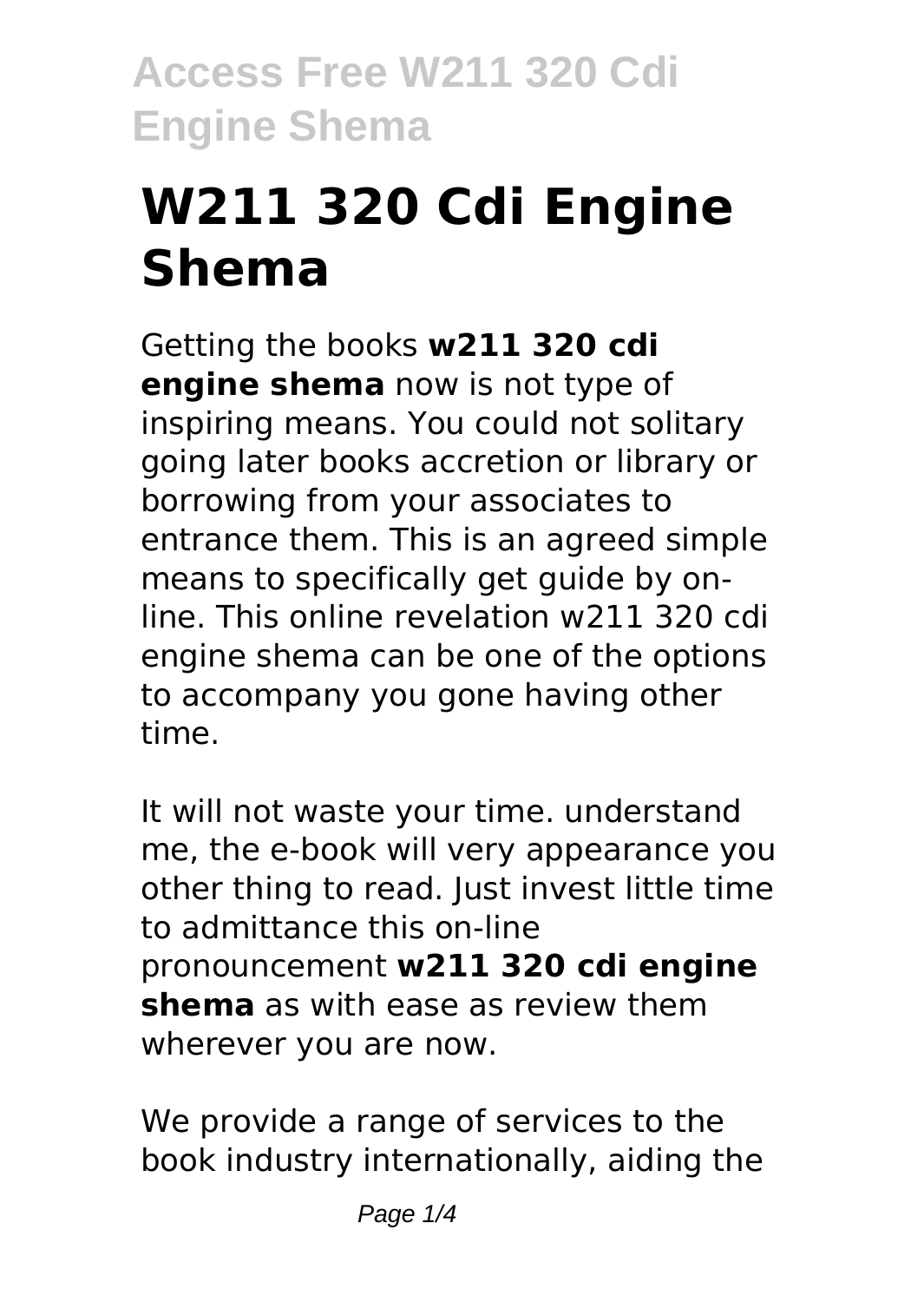discovery and purchase, distribution and sales measurement of books.

### **W211 320 Cdi Engine Shema**

It is armed with a 4-cylinder CDI engine with a total displacement value of 2143cc. It has a peak power of 134hp, and a torque of 300Nm, sending it blasting through the streets. It climbs to a top ...

### **Mercedes-Benz CLA 2014-2016 200 CDI Sport**

Philippines Airlines has extended two engine flight hour support contracts with Air France Industries KLM Engineering & Maintenance (AFI KLM E&M). The newlyinked agreements will cover the GE90 ...

#### **PAL extends 777, A320 engine support with AFI KLM E&M**

It's almost completely silent, except for the E320 CDI engine, which is noisier than you'd like if you rev it hard.

### **Used Mercedes-Benz E-Class Estate**

Page 2/4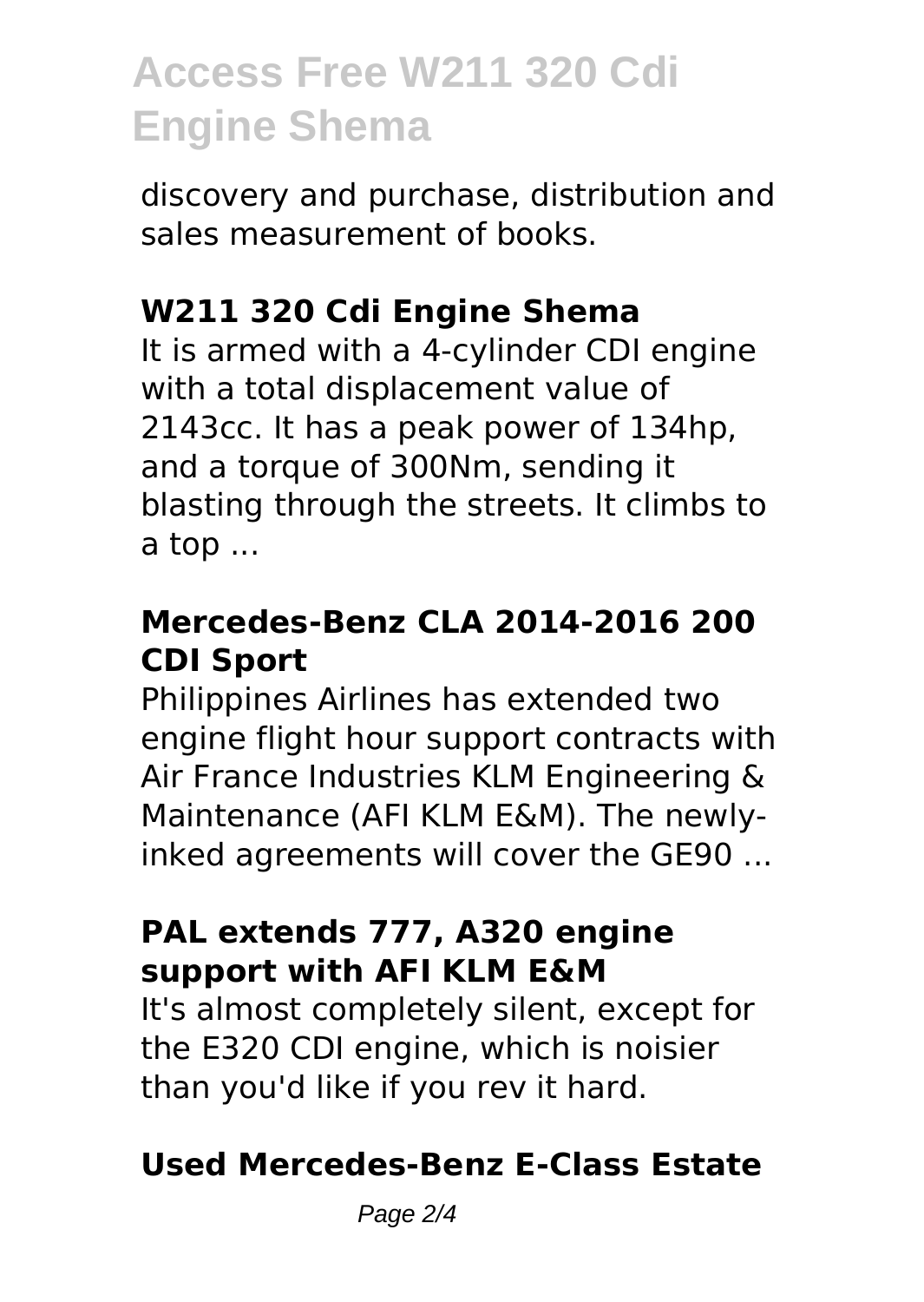### **2002 - 2006 review**

New Ferrari 296 GTS revealed – a new rival for the McLaren 720S Spider Ferrari's new drop-top £270,000, 818bhp V6-hybrid GTS has been added to the 296 family ...

### **Mercedes-Benz SLK 250 CDI diesel review**

An A320neo plane of Tata Group-run Air India returned to the Mumbai airport just 27 minutes after take off as one of its engines shut down mid-air due to a technical issue, sources said on Friday.

#### **Air India's A320neo plane's engine shuts down mid-air, makes emergency landing at Mumbai airport**

NEW DELHI: A Bengaluru-bound Airbus A320 (neo) of Air India returned safely to Mumbai on Thursday after one of the CFM engines stalled. Since twin engine planes can land safely on one engine ...